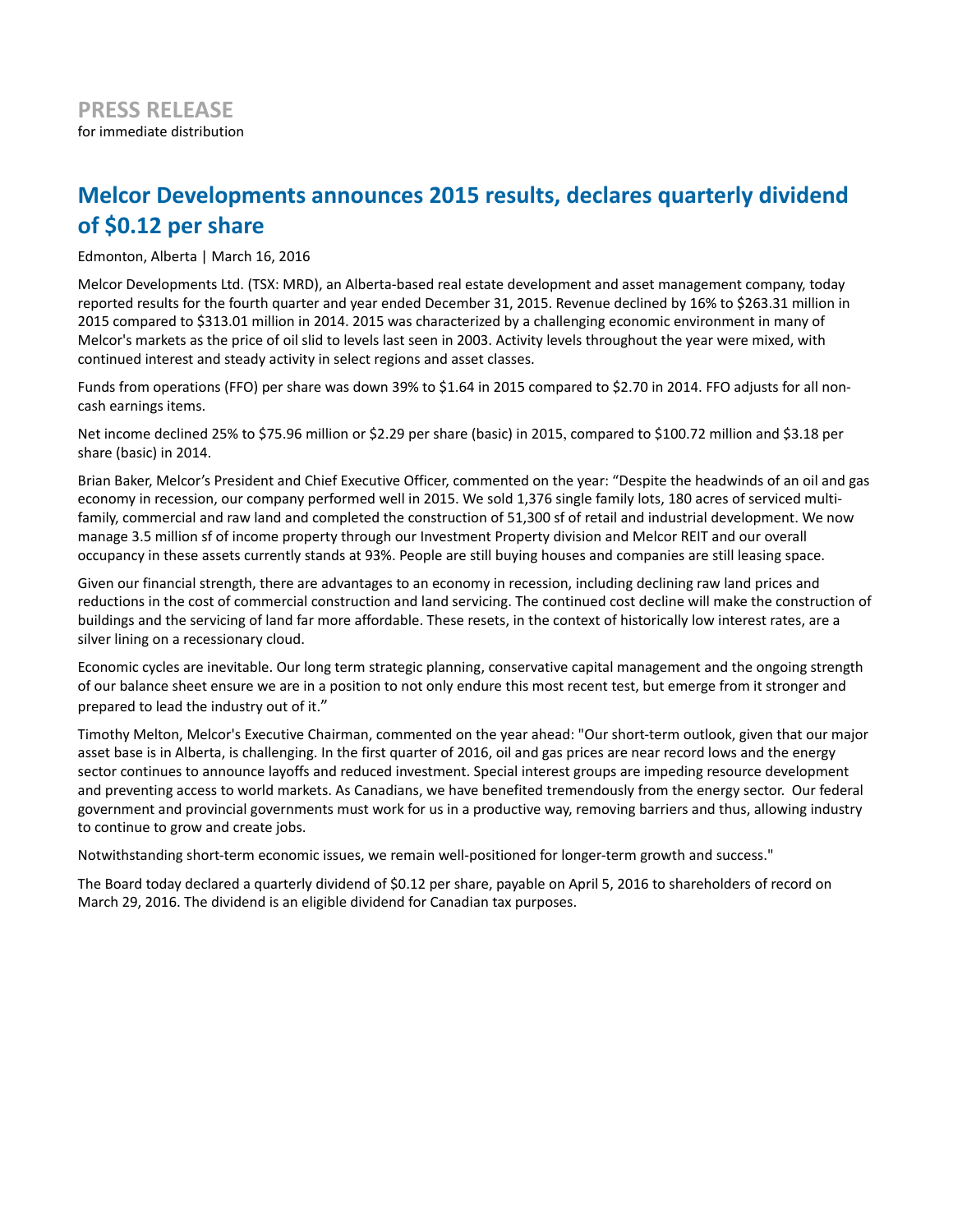# Selected Highlights

| (\$000s except as noted)                       | 2015      | 2014      | <b>Change</b> |
|------------------------------------------------|-----------|-----------|---------------|
| Revenue                                        | 263,309   | 313,009   | (15.9)%       |
| Gross margin $(\%)$ *                          | 45.8%     | 48.0%     | (4.6)%        |
| Fair value adjustment on investment properties | 9,574     | 12,828    | (25.4)%       |
| Net income                                     | 75,958    | 100,719   | $(24.6)\%$    |
| Net margin $(\%)$ *                            | 28.8%     | 32.2%     | $(10.6)\%$    |
| Funds from operations *                        | 54,271    | 85,477    | $(36.5)\%$    |
| Shareholders' equity                           | 977,970   | 901,335   | 8.5 %         |
| Total assets                                   | 1,891,969 | 1,863,296 | 1.5 %         |
| Per Share Data                                 |           |           |               |
| <b>Basic earnings</b>                          | 2.29      | 3.18      | $(28.0)\%$    |
| Diluted earnings                               | 2.29      | 3.06      | (25.2)%       |
| Funds from operations *                        | 1.64      | 2.70      | $(39.3)\%$    |
| Book value *                                   | 29.43     | 27.22     | 8.1 %         |

Melcor's long-term strategy of creating a pipeline of stable, income-producing assets to reduce volatility in operating results continues to generate results and helped to offset the revenue contraction seen in the Community Development division. Revenue from Melcor's income-producing portfolio (including REIT properties) grew by 18% to partially offset the 28% decline in revenue from Community Development due to regional softness in residential real estate. Diversity in the Community Development division's product types (from multi-family to estate) contributed to steady activity in under-served asset classes.

Throughout the year, the company remained cautious in investment and development activities and conservatively managed its assets and liabilities.

The company's strategies of conservative growth to maintain a strong and stable balance sheet and increasing recurring income by growing and diversifying the investment property portfolio have contributed to a more stable and diverse revenue profile.

### **Building strategically**

Melcor continued to invest in income-producing commercial properties and grew its portfolio of managed properties by 5%:

- Acquired 3 income-producing properties, including:
	- a 63,112 sf office building in Denver, Colorado for \$6.15 million (US\$4.88 million). The building has a good  $\circ$ tenant mix in a high profile commercial location near the Denver airport.
	- a 47,385 sf office building in the Greater Phoenix Area, Arizona for \$8.47 million (US \$6.43 million).

These US acquisitions were funded by the sale of three US residential rental properties, which were sold for gross proceeds of \$81.15 million (US \$59.94 million). These properties were purchased in 2010 and 2011 for \$44.56 million (US \$44.55 million) and held in the Investment Property division. Melcor's US strategy is to take advantage of economies that are counter to Alberta's economic reliance on the resource sector by buying at market lows and earning income off the assets until the market improves. The dispositions and acquisitions completed in 2015 demonstrate the company's belief that the residential market has substantially recovered, and that the commercial market is now stable with upside potential.

- Added density to an existing retail power centre by constructing an additional CRU, increasing GLA by 7,534 sf.
- The property development division completed and transfered 5 buildings (51,298 sf valued at \$26.55 million) in 2015 compared to 22 buildings (555,010 sf valued at \$161.05 million) in 2014.

Melcor continued to invest in land inventory and increased its Canadian land holdings by 146.97 acres. The acquired land is primarily allocated to residential development. The company continues to move land use designations through the municipal approval process to increase its supply of shovel ready assets so that they are ready to capitalize when market demand improves.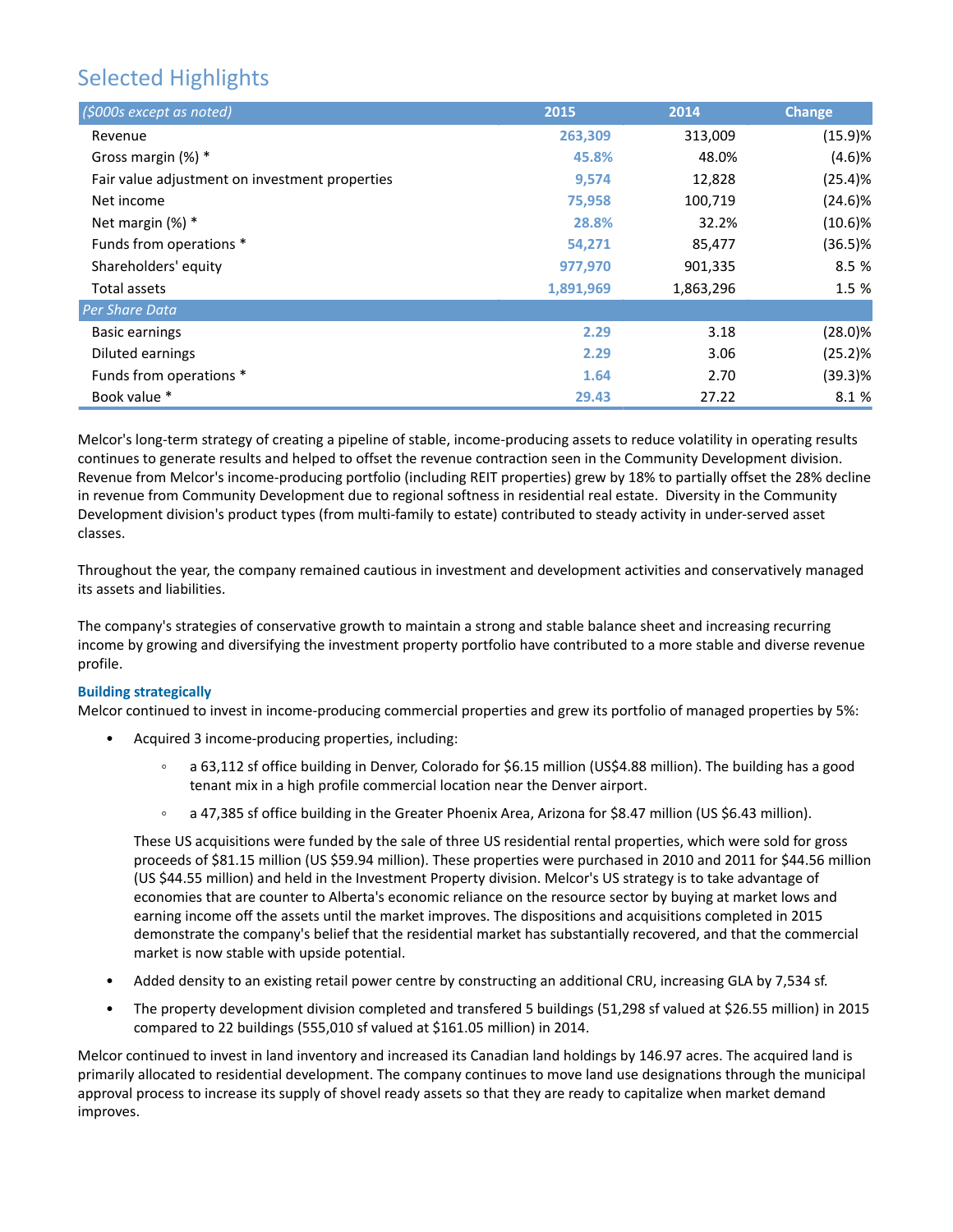Investments in improvements to existing properties continued in 2015. Melcor and the REIT invested \$5.02 million in capital enhancement projects.

The company set an objective of increasing occupancy in its income-producing properties in 2015, and through strategic leasing programs, achieved occupancy of 93%.

## Return to Shareholders

Melcor continues its tradition of distributing profit to investors. During 2015, the company paid annual dividends of \$0.60 per share, representing 3% growth over 2014 regular dividends. The dividend is an eligible dividend for Canadian tax purposes.

Melcor declared a \$0.12 per share dividend on March 16, 2016 payable on April 5, 2016 to shareholders of record on March 29, 2016. The company's dividend has been reduced to ensure the appropriate balance between returning profit to shareholders and conserving cash for investment opportunities and our capital allocation strategy.

Melcor has been paying dividends since 1969.

### **Outlook**

Melcor owns a high quality portfolio of assets, including raw land, developed land inventory (including residential lots and acres for multi-family and commercial development), income-producing properties and championship golf courses. Alberta, the company's largest market, has undergone dramatic changes in economic outlook over the past year as a result of lower oil prices. Despite these clear economic headwinds, the company continues to see interest in residential communities as well as leasing activity for income-producing and under-development commercial properties.

The company expects variations in market demand based on region and asset class to continue in 2016, with relatively steady performance in Edmonton, Lethbridge and Kelowna. On the residential side, the company expect starter homes and communities to lead the market. On the commercial side, retail has been steady throughout 2015 and that trend is expected to continue. Melcor's US assets will continue to deliver positive returns, especially with a commercial asset base expanded via opportunistic buys in economies that are growing and that are counter cyclical to the resource dependence in Alberta.

Melcor continues to take advantage of opportunities to diversify its asset base both geographically and by product type. The company's business model has adapted to changing times for over 90 years. Melcor continues to operate with a disciplined, conservative approach designed to ensure that the company remain profitable while achieving its fundamental goals of protecting shareholder investment and sharing corporate profit with shareholders.

#### **MD&A and Financial Statements**

Information included in this press release is a summary of results. This press release should be read in conjunction with Melcor's 2015 consolidated financial statements and management's discussion and analysis for the year ended December 31, 2015, which can be found on the company's website at www.Melcor.ca or on SEDAR (www.sedar.com).

#### **Annual General Meeting**

We invite shareholders to join us at Melcor's annual general meeting on April 27, 2016 at 10:30 am MDT. The meeting will be held at the YMCA Welcome Village Gymnasium, 9538-103A Avenue NW, Edmonton, Alberta. We look forward to seeing you there.

#### **About Melcor Developments Ltd.**

Melcor is a diversified real estate development and asset management company that transforms real estate from raw land through to high-quality finished product in both residential and commercial built form. Melcor develops and manages mixeduse residential communities, business and industrial parks, office buildings, retail commercial centres and golf courses. Melcor owns a well diversified portfolio of assets in Alberta, Saskatchewan, British Columbia, Arizona, Colorado and Texas.

Melcor has been focused on real estate since 1923. The company has built over 100 communities across western Canada and today manages 3.5 million sf in commercial real estate assets and 781 residential rental units. Melcor is committed to building communities that enrich quality of life - communities where people live, work, shop and play.

Melcor's headquarters are located in Edmonton, Alberta, with regional offices throughout Alberta and in British Columbia and Arizona. Melcor has been a public company since 1968 and trades on the Toronto Stock Exchange (TSX:MRD).

#### **Forward Looking Statements**

In order to provide our investors with an understanding of our current results and future prospects, our public communications often include written or verbal forward-looking statements.